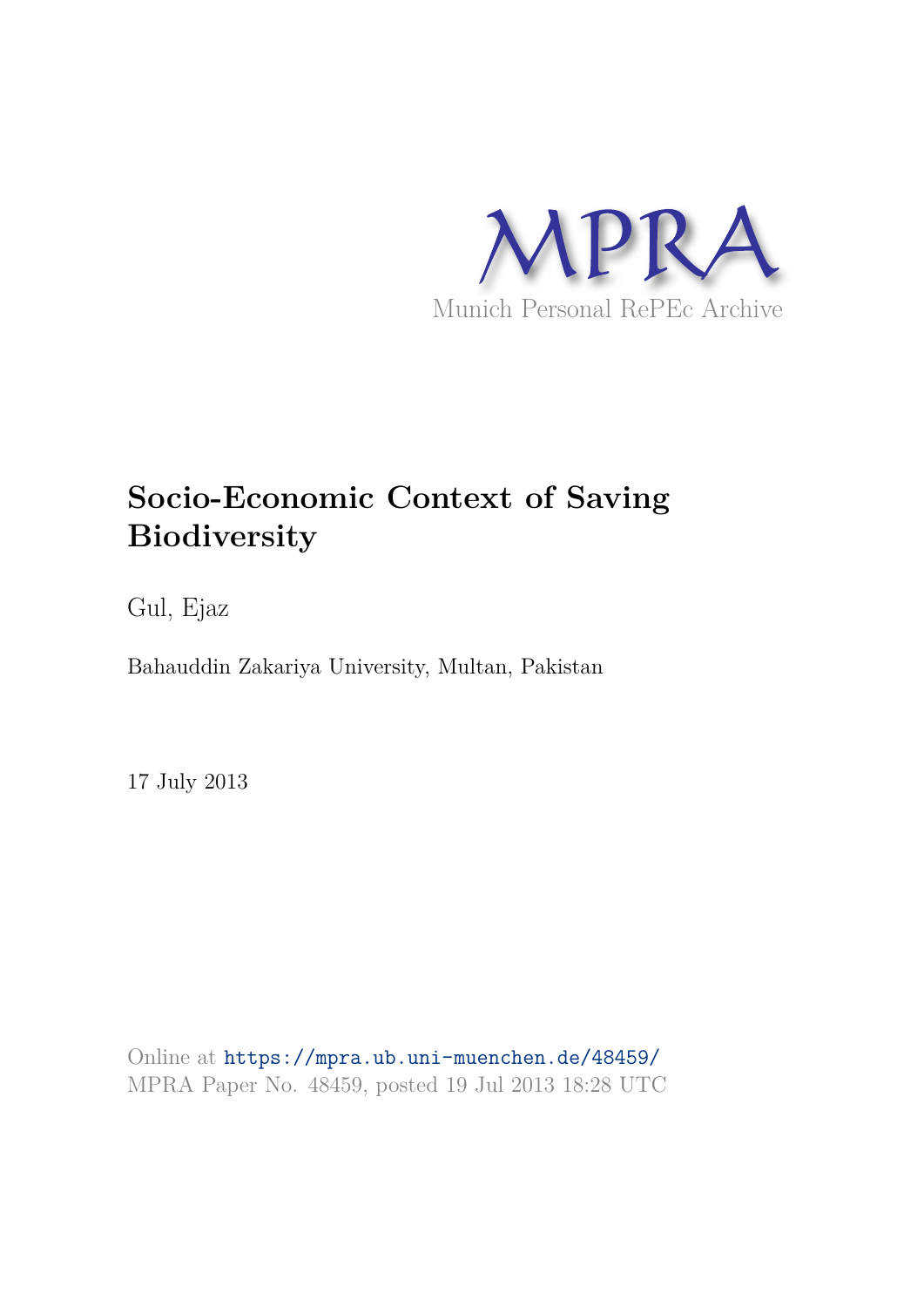#### **Socio-Economic Context of Saving Biodiversity**

Ejaz Gul Department of Economics, Bahauddin Zakariya University, Multan, Pakistan Email:ejazjazz@yahoo.com

#### **Abstract**

Since the beginning of time mankind has depended upon the available natural resources for survival, although the contribution of biodiversity to the sustainable development has recently been acknowledged. The need for this recognition arose from the fact that biodiversity provides a variety of socio- cultural and economic services for the humankind such as food, water, shelter, medicines, energy and aesthetic value. Despite realization of biodiversity as essential factor for human life and welfare, we are facing problems of global nature. Pakistan is fortunate to have a rich biodiversity and is blessed with more than nine distinct ecological zones. These ecological zones provide a range of habitats to a great variety of flora and fauna, besides a vast variety of plant species having great medicinal and food value. However, deforestation, over development, lack of awareness and control measures have negative effects on biodiversity. These actions are leading to loss of species, habitats and degradation of ecosystems. Presently, the rate of regeneration of resources is much slower than the rate at which these natural assets are being consumed inducing a socio-economical recession. There is a need to adopt a sustainable approach towards biodiversity conservation and establish a balance between gains and loss to bridge this gap between resource generation and consumption. Preservation of biodiversity without sustainability could impact the overall economic conditions leading to further poverty and affect the quality of life of the people. This paper thoroughly reviews significance of biodiversity, its socio-economic benefits and problems currently being faced to save this natural wealth.

**Keywords:** Biodiversity, ecological zones, socio-economical gains, sustainability, balance.

### **Introduction**

Diverse [ecosystems](http://en.wikipedia.org/wiki/Ecosystem) are more productive than non-diverse ones. Since human economic productivity is largely reliant on earth's ecosystems, adequate bioproductivity needs to be maintained. Biological diversity commonly known as **'**Biodiversity' implies the variety of life found on earth (Kevin, 2004). The United Nations Convention on Biological Diversity (CBD) defines biodiversity as the variability among living organisms from all sources including inter alia, terrestrial, marine and other aquatic ecosystems and the ecological complexes of which they are a part; this includes diversity within species, between species and of ecosystems (UNO, 1993). The term variability in the definition can be considered at four levels; genetic such as genes, nucleotides, chromosomes, individuals; species include kingdom, phyla, families, subspecies, species, populations; ecosystem comprises bioregions, landscapes, habitats; and, functional level contains ecosystem robustness, resilience, goods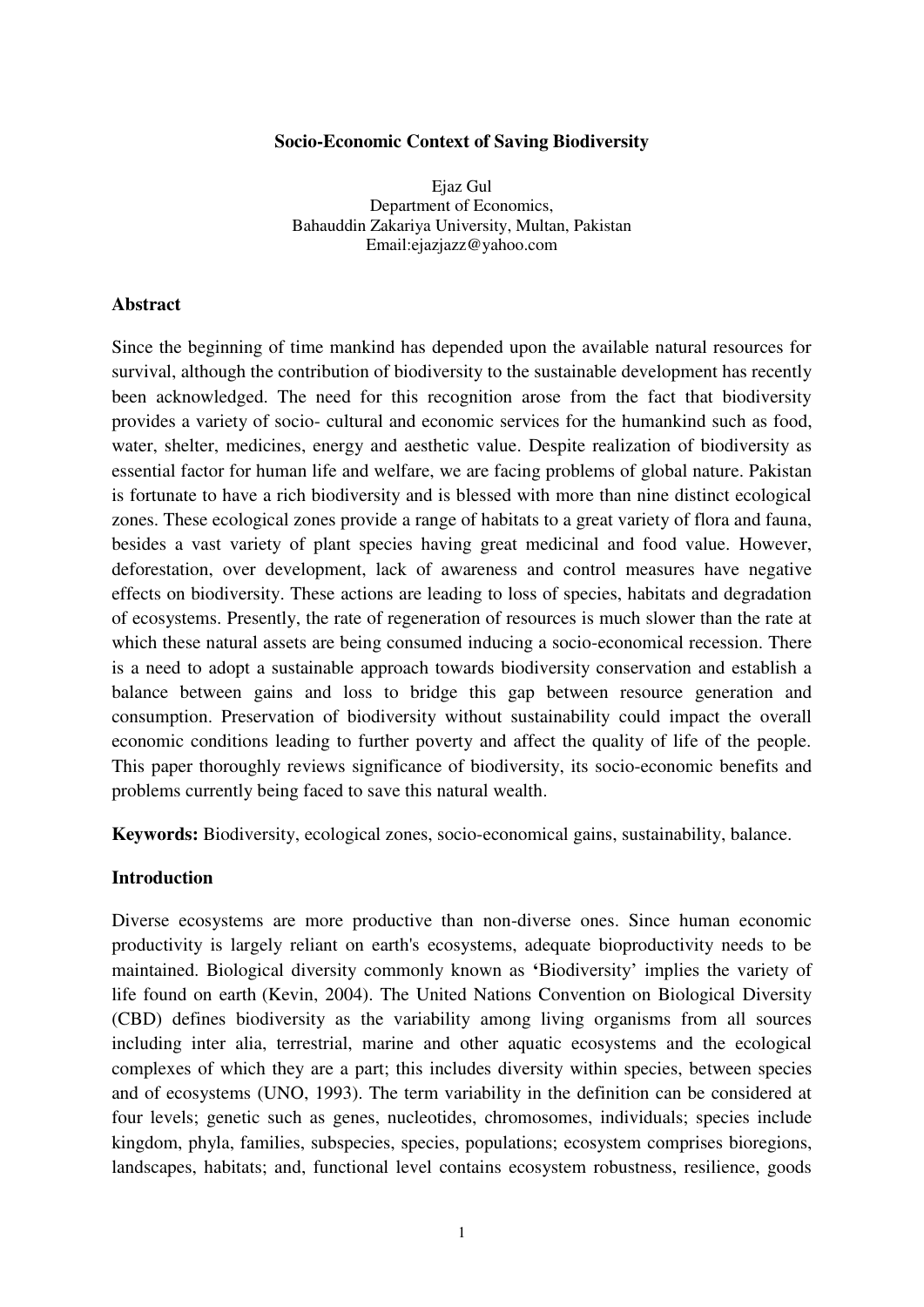and services (Bennett, 2003). In spite of such a great natural wealth, the biodiversity is facing numerous problems major being lacking a sustainable approach towards biodiversity due to which socio-economic gains could not be achieved as much as expected. Therefore, there is a need to have an investigation into these problems with a view to adopt a sustainable approach to resolve the issues. This paper is aimed at highlighting the significance of biodiversity, its socio-economic propositions on the basis of economic modeling, problems being faced and a way forward for implementation to save this natural wealth. The scope of analysis and investigation is limited to Pakistan only. The facts and figures quoted may not be applicable exactly to other regions.

## **Overall Picture of Pakistan's Biodiversity**

Pakistan is bestowed with a gifted biodiversity setting. It has an altitudinal gradient of more than 3000 kilometers (kms) from coast in the South to snow peaked mountains in the North. With its broad latitudinal spread and immense altitudinal range, Pakistan embodies number of world's ecological regions. According to various classification systems, Pakistan includes examples of three of the world's eight biographic realms: the Indo- Malayan, Palaearctic and Africotropical; and four of the world's ten biomes: desert, temperate grassland, tropical seasonal forest and mountains, which in turn support a wide array of ecosystems (Udvardy, 1975). This biological richness and the existence of ecosystems make Pakistan a unique land. Accordingly, various initiatives have been launched by Pakistan successfully to protect and preserve its precious nature in order to provide safe havens to its natural treasures. In this regard 227 protected areas of different categories (game reserves, wildlife sanctuaries, national parks) have been established all over the country (Ahmed, 1996). Pakistan is also a signatory of the UN Convention on Biological Diversity (CBD) 1993 and, as a result of the commitment; it has ensured effective implementation of CBD at all levels throughout the country. Leading international conservation organizations like the World Wide Fund for Nature (WWF) and World Conservation Union (IUCN) are also contributing for natural resource conservation in Pakistan. Affluence of Pakistan's biodiversity is shown in Table 1.

| Type                 | <b>Total Reported</b> | Endemic |
|----------------------|-----------------------|---------|
| <b>Mammals</b>       | 174                   | 6       |
| <b>Birds</b>         | 668                   |         |
| Amphibians           | 22                    | 9       |
| Reptiles             | 177                   | 13      |
| Fresh Water Fish     | 198                   | 29      |
| Marine Fish          | 788                   |         |
| Insects              | >5000                 |         |
| Plants (Angiosperms) | >5700                 | 380     |
| Plants (Gymnosperms) | 21                    |         |

Table 1: Overall picture of Pakistan's biodiversity (Runnalls, 1995).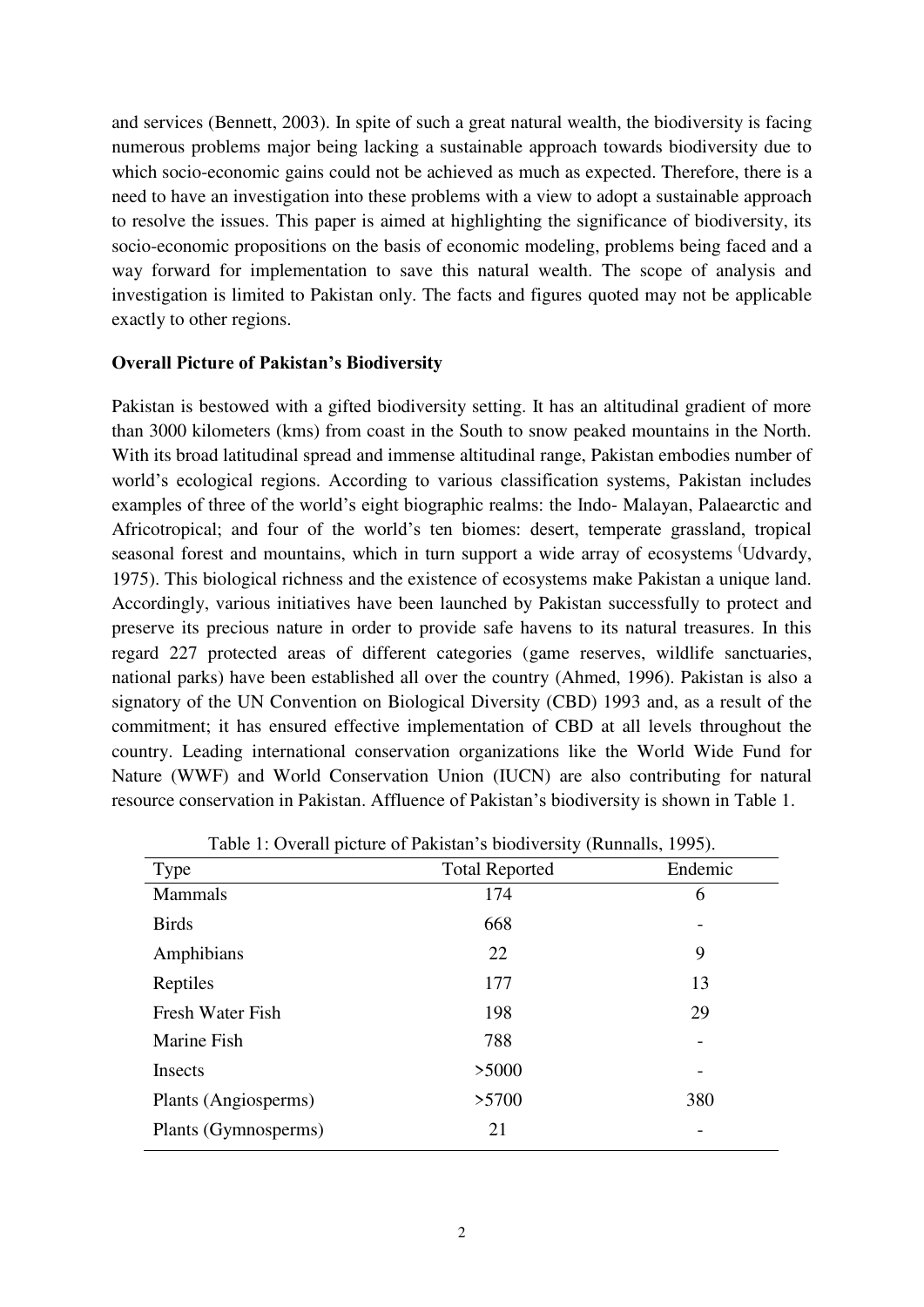#### **Socio - Economic Importance of Biodiversity**

From socio-economic point of view, 'biodiversity' is of interest for two fundamental reasons. First, biodiversity is valuable to society. That is, the greater the biodiversity we have, the better the standard of life. Second, choices made by society have effects on biodiversity. The socio-economic approach to the role of biodiversity is anthropocentric, in that it is fundamentally centered on people and society; and it is utilitarian, because it is focused on improving the wellbeing of people (Bennett, 2003). In other words, the approach is a deep analysis of factors that makes people better off. However, an economic analysis of biodiversity requires an understanding of the connections between the choices people make, the resultant changes in biodiversity and the subsequent changes in the wellbeing of people. Figure 1 provides a diagrammatic representation of relationship between human and biodiversity. The important aspect which Figure 1 indicates is the causal relationship between choices that people make, ecosystem and the wellbeing and standard of life the of masses. The relationship between human choices and human welfare depends on the status of the ecosystem. Therefore, it can be deduced that any economic analysis of changes in the wellbeing of people is a strong scientific process of biophysical impacts of human choices (Bennett, 2003). Since, the subject is closely related to human and its social values and choices, benefits from biodiversity are by design social cum economical in nature. Figure 1 also indicates that human environment and social actions have a strong influence on sustainability of biodiversity and ecosystem. It is useful to apply total economic value model to ascertain effects of biodiversity on human wellbeing (Bennett, 2003) which includes following:-

- The benefits achieved from goods such as pharmaceuticals and agricultural products that are influenced by the prevalence of diversity and extent of bio resources.
- The benefits generated by tourism and recreation activities that are dependent on biodiversity induced environment. This has a significant economic value.
- Life support services such as flood control, climate stabilization, environment conservation and availability of wood for different purposes etc.
- Human ethical considerations and aesthetics.



Figure 1: Human and biodiversity relationship.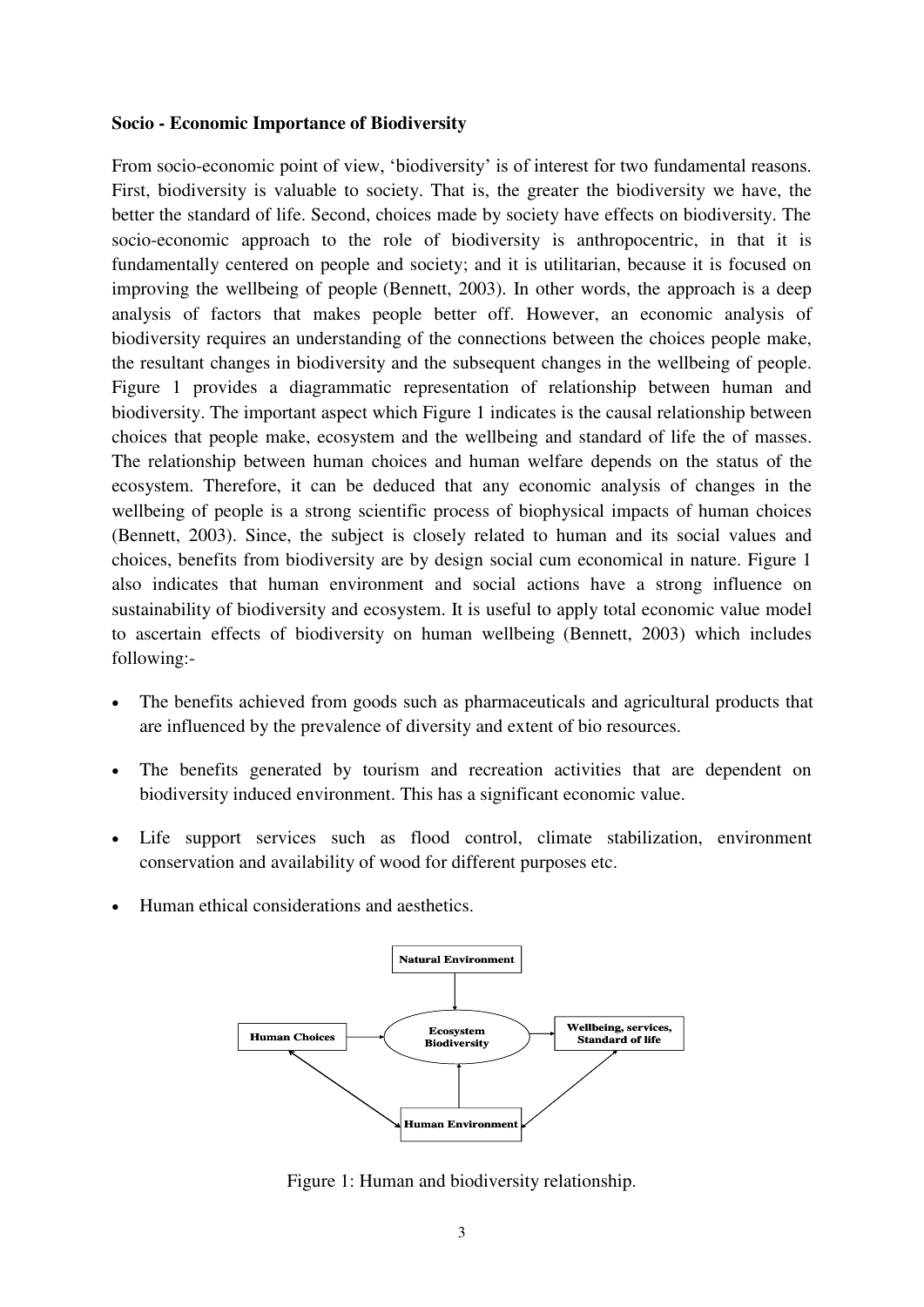Numerous researchers around the glob have looked at biodiversity with different angles, and reached to somewhat universal conclusion that biodiversity is vital for the future of life. According to latest estimates, over 60% of world population depends on the plant medicines for their primary health care and over 70 % of the promising anti-cancer drugs come from plants (Kevin, 2004). Many species of insects support agriculture and forestation through pollination and biological process, while some serve as indicators of human social environment, for example, lichens are well known indicators of air quality. A high biodiversity helps to keep the environment clean, both in soil and water. More so, it provides an aesthetic value which attracts tourists and visitors and thus contributing to the economy and social interactions.

From Pakistan's point of view, socio-economic gains of biodiversity (in terms of percentage composition) are shown in Figure 2. Research indicates that populace of northern areas of Pakistan use flora and fauna for food and other basic necessities which make biodiversity an imperative life-support base for more than 2 million inhabitants of the region (Dani, 2001). Therefore, the diverse agro-ecological zones of Pakistan have provided economic opportunities to the people who are engaged in agriculture, animal husbandry, forestry, trade and tourism.





## **Economic Modeling**

Basing on the above discussion economic modeling of the biodiversity gains was done which is reflected in Figure 3. As a first step, the statistical data for this modeling was gathered from population in different regions of Pakistan with a cluster size of 200 people. Generally, about 79% of the investigated populace attributed biodiversity as an important element for socioeconomic development whereas 21% share of the populace considered it essential but not a priority at this moment; their stance is just a reflection on lack of awareness regarding biodiversity and ecosystems. Thereafter, a market and non-market survey was carried out to find the economic inputs for economic modeling between biodiversity and economic development indicators using a benefit cost analysis (BCA) approach. The graph obtained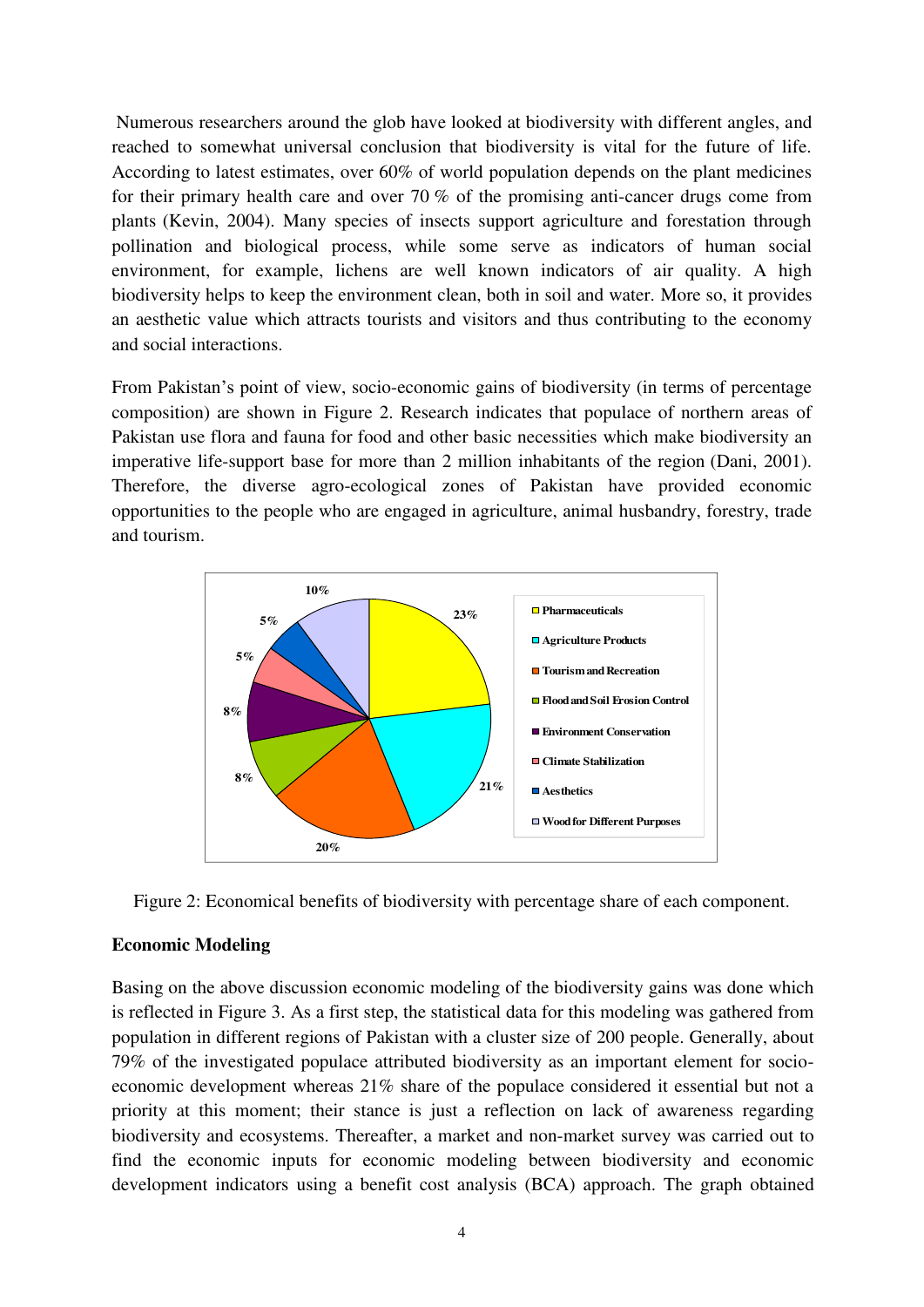from this research (Figure 3) looks sample, but in fact it is not; each kink on the graph has significance reflecting the impact of particular contributing factor on the relationship.



Figure 3: Economic modeling showing relationship between economic development indicators and biodiversity.

Following aspects can be concluded from this graph.

- As can be seen, the relationship exhibits direct proportionality upto the line of maximum benefits; the more the biodiversity, the more the economic development of the society.
- Maximum up to 60% increment in economic development indicators can be achieved with 62% increment or preservation of biodiversity. This manifests the direct proportionality of the relationship.
- However, ahead of 60% increment in economic development indicators, the relationship attains an inverse status whereby economic development indicators shows improvement with transitory reduction in biodiversity. This means that at certain stage we have to compromise on biodiversity to achieve economic development. Therefore, it is equally safe to conclude that society does not want total biodiversity protection as that would mean the abandonment of activities such as commercial agriculture, tourism and economic utilization of plants and wood. After all there has to be economic progression utilizing bio-resources. In other words, what society needs is a mechanism for determining the appropriate balance between biodiversity protection and human activities that result in biodiversity loss. So, the new real challenge emanating from the economic analysis of biodiversity is establishing a balance between economic progression and biodiversity preservation. This marks the fundamental difference between the approach of biologist, agronomist and economist. The issue is summarized below.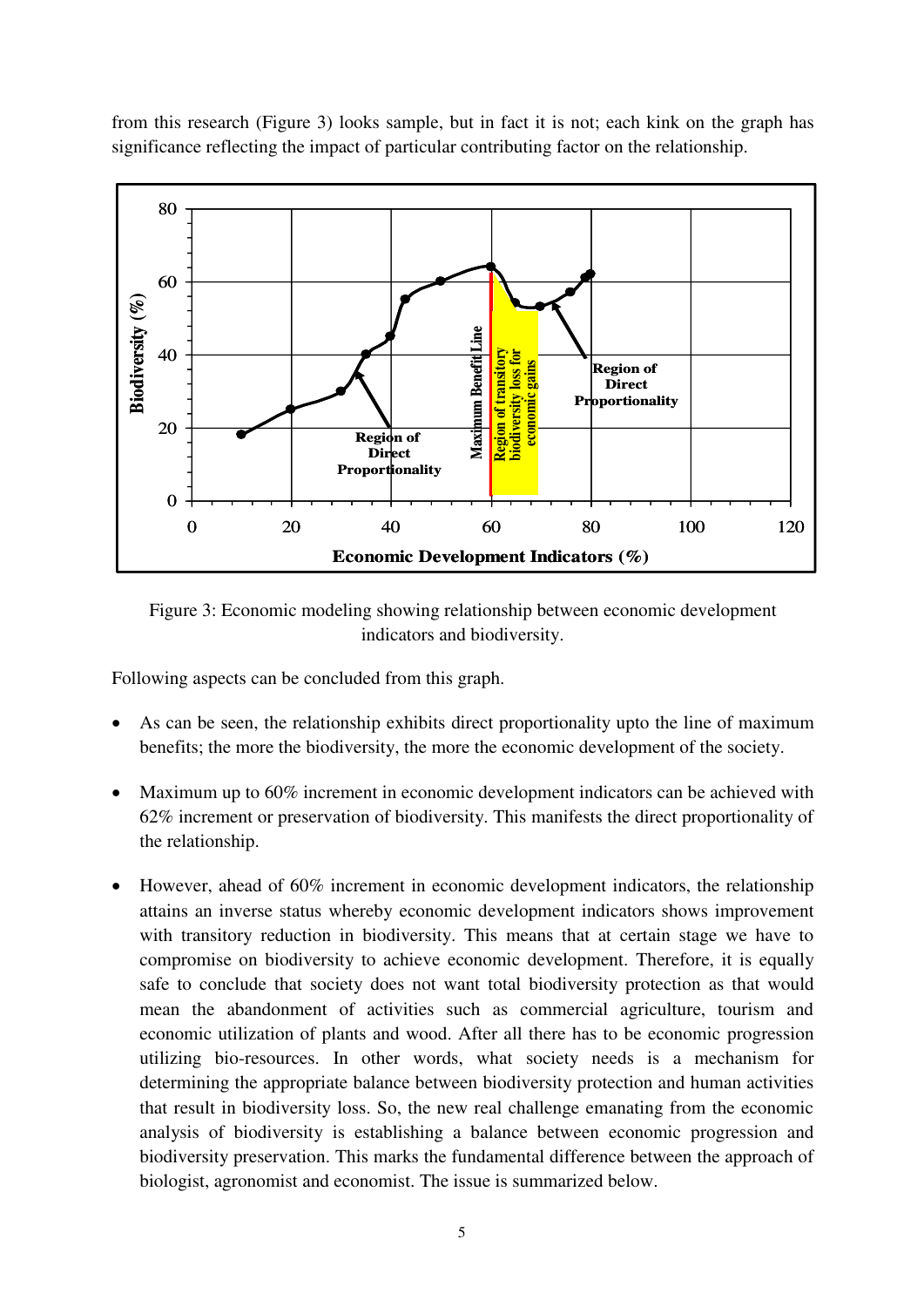- o Since most species need an undisturbed environment to find food, water, shelter and mates, habitat loss is considered one of the leading causes of biodiversity degradation. Many activities are responsible for habitat loss such as, grazing animals, wood and plant utilization, agriculture and excessive land development, but, on the other hand these activities are essential for economic progression.
- o Biodiversity is a source of [energy](http://en.wikipedia.org/wiki/Energy) (such as [biomass\)](http://en.wikipedia.org/wiki/Biomass). Other industrial products as [oils,](http://en.wikipedia.org/wiki/Vegetable_oil) [lubricants,](http://en.wikipedia.org/wiki/Lubricant) [perfumes,](http://en.wikipedia.org/wiki/Perfume) [fragrances,](http://en.wikipedia.org/wiki/Fragrance) [dyes,](http://en.wikipedia.org/wiki/Dye) [paper,](http://en.wikipedia.org/wiki/Paper) [waxes,](http://en.wikipedia.org/wiki/Wax) [rubber,](http://en.wikipedia.org/wiki/Rubber) [latexes,](http://en.wikipedia.org/wiki/Latex) [resins,](http://en.wikipedia.org/wiki/Resin) and [cork,](http://en.wikipedia.org/wiki/Cork_(material)) are derived from various plant species. Supplies from animal origin include [wool,](http://en.wikipedia.org/wiki/Wool) [silk,](http://en.wikipedia.org/wiki/Silk) [fur,](http://en.wikipedia.org/wiki/Fur) [leather,](http://en.wikipedia.org/wiki/Leather) [lubricants,](http://en.wikipedia.org/wiki/Lubricant) and waxes. We need all these items for economic gains.
- o All natural areas are exposed to human use in one way or another. This creates disturbance in the natural environment leading to deterioration of biodiversity but tourism and recreational trade is a great contributor to economic development.
- After the transitory loss in biodiversity, economic development indicators again show enhancement with improvement and preservation of bio-resources.

Thus, from an economist point of view, we need to preserve the biodiversity to have bioresources which are utilized in processes essential for economic development; this utilization will cause temporary (transitory) loss of biodiversity; preservation and improvement of this balance biodiversity will again provide us with bio-resources for further utilization. This is reflected by a Gul's Chain in Figure 4. Thus, if bio-resources have been used for economic progression, economist may not call it a biodiversity loss, though biologists and agronomist may. This calls for sustainability in preservation of biodiversity for economic gains.



Figure 4: Gul's Chain for sustainable biodiversity.

To validate the above facts, a useful cost benefit analysis (CBA) was carried out for the factors which gives economic gains but causes transitory loss in biodiversity. A careful look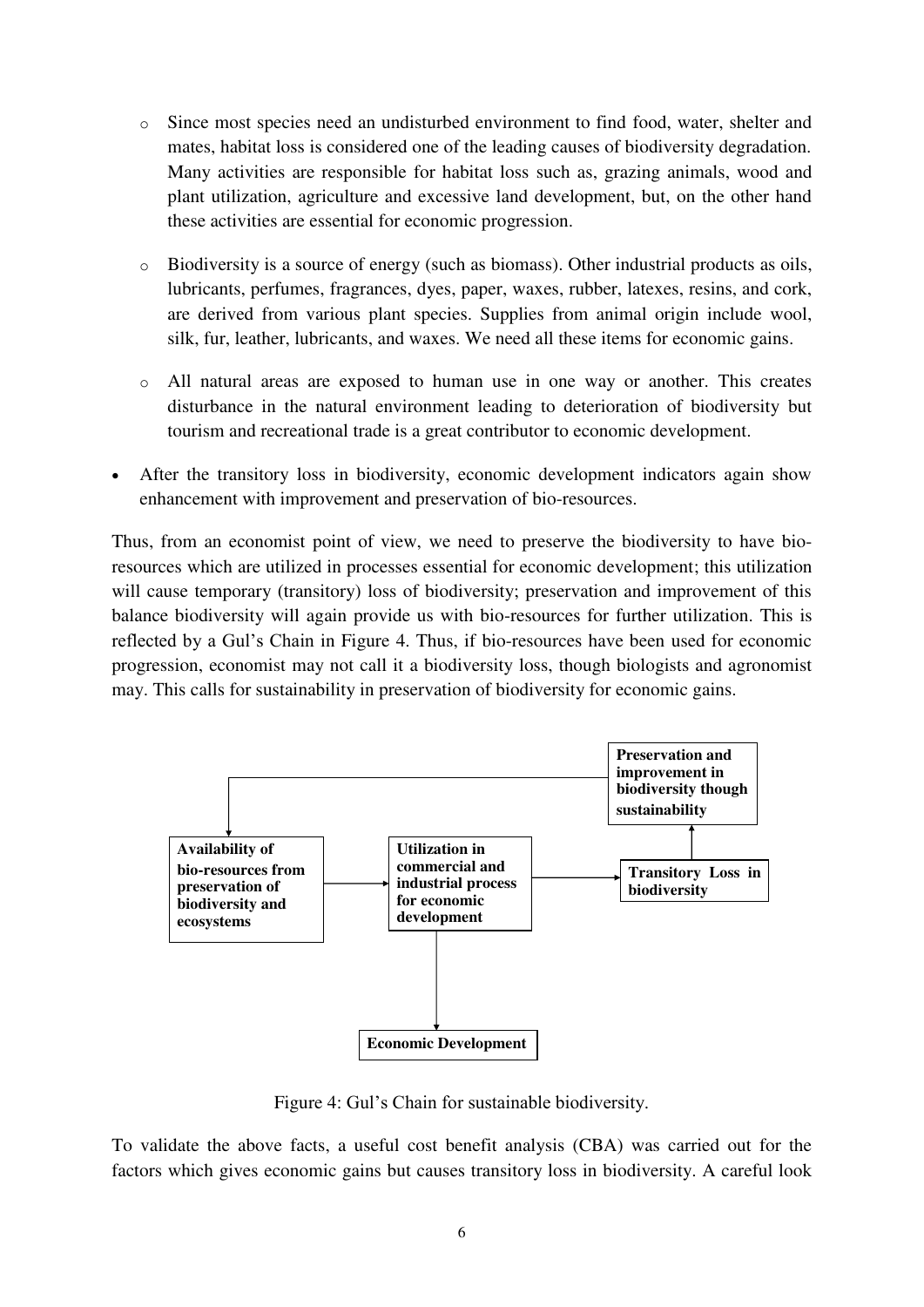on the analysis shown in Figure 5 reveals that it is not simply preservation, but it is the sustainable preservation of biodiversity which is essential to achieve two fold benefit of conservation of biodiversity and ecosystems and at the same time economic development.



a. Economic gains b. Loss of biodiversity

Figure 5: Effects of contributing factors on economic development and biodiversity loss.

Few interesting conclusions can be drawn from Figure 6.

- For most of the factors, economic gain is more than transitory loss to biodiversity, except for tourism and recreational activities and wood utilization; for which the loss in biodiversity is more than economic gain.
- Bulk of the economic gain is received from tourism and recreation, wood and plant utilization (accumulative economic gain for the three is 60%) but, at the same time bulk of the biodiversity loss is made by the same three factors (accumulative loss for the three is 72%). The accumulative loss of biodiversity (72%) for the three major factors is more than accumulative economic gain (60%).
- Maximum economic gain  $(25%)$  is made from plant utilization, for which the biodiversity loss (20%) is not maximum. Similarly, the maximum loss (27%) to biodiversity is due to tourism and recreation, for which the economic gain (15%) is not maximum.
- There is a casual relationship between economic gains and biodiversity.

The above analysis points towards establishing a balance between use and generation of bioresources; this can be achieved by adopting a sustainable approach towards biodiversity. In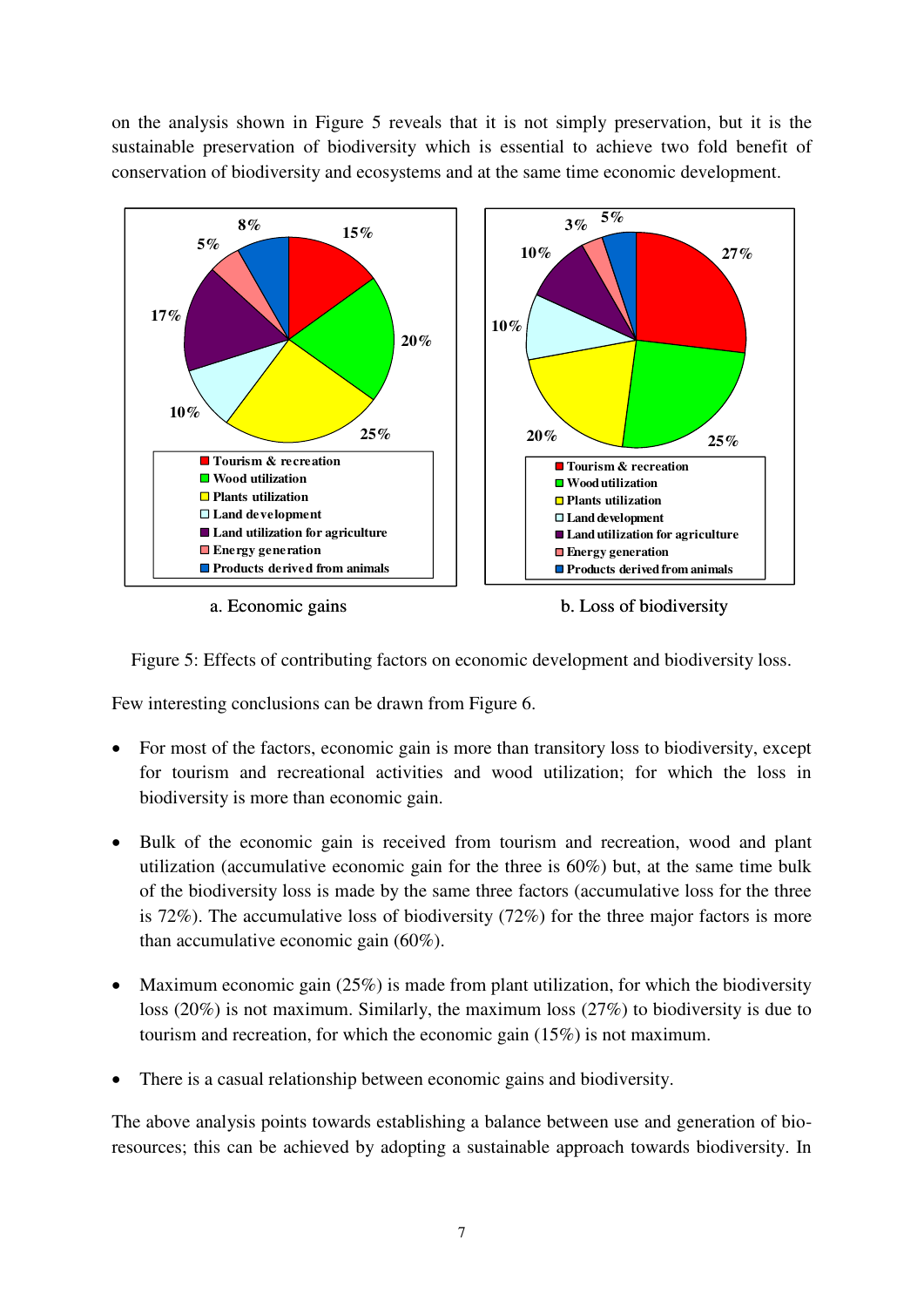fact, the whole issue revolves around the sustainable preservation of biodiversity to convert transitory loss of biodiversity into economic gain.

# **Social Causes of Biodiversity Loss**

Not only the economic and commercial activities, but there are certain social customs which have harmful effects on biodiversity. These social reasons have a linkage with choices of the people and have great relevance to protection of ecosystems and biodiversity. Few social causes of loss to biodiversity are listed below:-

- Tradition of hunting is on increase. Hunting has also been facilitated by advanced weaponry and easier mobility by construction of roads into areas which were difficult to access in the past. Besides professional hunters, it has been observed that one out of five tourist group is practically visiting mountains with secondary objective of hunting (Mufti, 1997).
- An agricultural activity on the slopes and poor management of irrigation canals has resulted into biodiversity loss. Additionally, these activities cause soil erosion which again is detrimental for bio-environment (Ramakrishnan, 2000).
- Native breeds are replaced by exotic ones and are often crossbred leading to erosion of genetic diversity (Rasool, 1998).
- Due to improved road links, trafficking of plant and animal species has increased.
- The population rate is growing faster which leads to an increased demand for food, shelter and energy. This puts great stress on the natural resources including bio-resources.
- There is general lack of awareness about biodiversity. Common masses have very less knowledge about the pluses and minuses of biodiversity.

# **Conclusion**

Pakistan represents a rich biodiversity. However, constant loss of biodiversity would affect the standard of life of the people and the overall economy of the country. Therefore, conserving biodiversity and ecosystems is crucial in order to contribute to social and economic development and improved quality of life. Effective steps cannot be taken until and unless the seriousness of the subject is realized. Masses should be educated on the significance of sustainable biodiversity conservation. Undoubtedly, environmental education fosters a caring attitude towards nature. Participation of local people should be ensured. Community based biodiversity conservation increases pilot activities and provides an institutional framework necessary for such projects to flourish. Sustainable approach for preservation of biodiversity should be adopted to convert transitory loss of biodiversity into economic gains. Realistic and pragmatic control measures for conservation of biodiversity should be enforced.